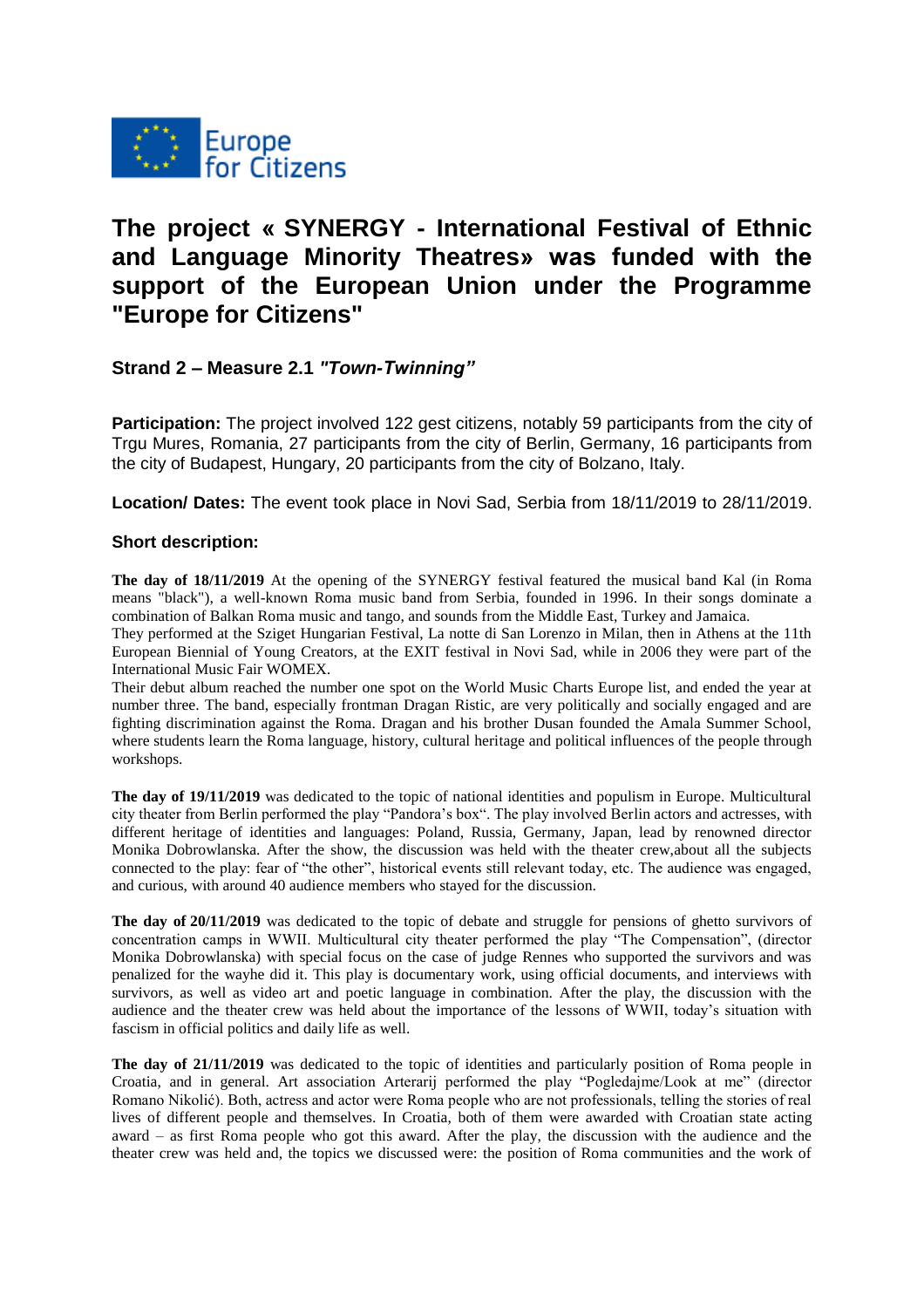Roma organizations, as well as the responsibilities we all have. The audience was very much interested to participate in this dialog.

The founding assembly of the International Association of Minority Theaters was held within the festival. The aim of the association, which will operate not only in Europe but worldwide, is to create a platform that will bring together minority theaters. The Association intends to gather and network theaters and groops, exchange projects, organize educational content and perform jointly in the event that the work of any of the institutions is endangered. Its members can be not only minority theaters, but also educational institutions dealing with the education of minority artists, as well as organizations and individuals. The assembly, organized in the Matica Srpska Gallery, was attended by representatives of twelve minority theaters from around the world, from Romania, Macedonia, Turkey, Kazakhstan, Germany and Slovenia.

**The day of 22/11/2019** was dedicated to the topic of the personal life of people migrating to Slovenia, in last decade. Particularly, it is the story of refugees, mother and father of a boy who goes to Slovenian school where his peers are aggressive to him. Mestno gledališče Ptuj i Mini theater Ljubljana performed the play "Mahmud" (director Peter Srpčić), with actor (Simon Širbenik) and actress (Iuna Ornik) who held the whole show. After the show the discussion was held with audience, director and both actors. The main topics exchanged with public were: the positions from which the play is made - ways the crew researched the topic by traveling to Lebanon – experiences which connected them to different culture and made them understand more.

**The day of 23/11/2019** was dedicated to philosophical and metaphysical topics of the play by contemporary Russian dramatist Ivan Viripayev. National Theater Targu Mureš, company "Tompa Mikloš" from Romania performed the play "Drunkards" (director Radu Afrim). In this show all the characters are drunk, living and discussing love, God, freedom, despair, and all in this drunk state of mind and body. The ensemble numbered more than fifteen people. After the show, discussion was held with the audience and some of the actors and actresses, as well as the artistic director of the theater. The main topics were those of love and life, as well as position of women in this play, and also, problem of alcoholism.

**The day of 24/11/2019** was dedicated to the life and biography of one of the most famous Serbian dramatists Branislav Nušić, connected to topics of our time from the position of Serbian minority theater group in Hungary, but, in the amusing manner. Serbian Theater in Hungary performed the play "Autobiography" (director Janos Degi). After the show, discussion was held with the audience and the whole crew. The main topics were about the work of the theater itself, and the way this writer's biography was used to talk about contemporary approach to the everlasting subjects: marriage, education, violence, etc. The audience was interested and journalists from Hungary were present.

**The day of 25/11/2019** was dedicated to anti-war topic, immigration and love relations. Tabriz Kotal Theater from Tabriz (Iran) performed the play "Bones Opera" (director Jakob Sadigh Jamali). The play was non-verbal and about two lovers in the war situation. After the show discussion was held about Iranian anti-war theater history which is long, and rich; also about the aesthetics used in this kind of theater. The questions which appeared were about position of arts in Iranian culture. People from the Iranian diplomatic core were in the audience.

**The day of 25/11/2019** was dedicated to the themes of love, family and social morality. The play Ana Karenjin was performed by the host theater Ujvideki Szinhaz, written by Leo Tolstoy, and directed by Dejan Projkovski, a guest artist from Macedonia. The theme of this play is the choice between individual happiness, or the happiness of family, or others, whether to choose your own path or to stay in some frames where society at one point puts you. These are the choices, dilemmas and questions posed by this first premiere in the 46th season of the Ujvideki Szinhaz Theater, after which six more plays will be produced; all of them grouped under the slogan 'Scars'.

**The day of 27/11/2019** was dedicated to the topics of oppression, injustice and position of women in the world and Iran. Tabriz Kotal Theater from Tabriz (Iran) performed the play "Little Black Fish"(director Jakob Sadigh Jamali). The story is allegory with little, black fish which is traveling to the big ocean from the swamp. Originally written as children's prose story, by Iranian author Samad Berhangi (1939-1967), and originally it is not concentrated around women's position as it is in this play - the little traveling fish is a girl and then a woman. After the show the conversation was held with the whole crew, about all the topics mentioned.

**The day of 28/11/2019** was dedicated to the topics of colonization and in general - nature of people through ages, by using the mythology. Freies Theater from Bolzano/Bozen (Italy) performed the Heiner Mueller's famous "Landscape with Argonauts" (director Reinhard Auer). This text is concentrated around Medea-Jason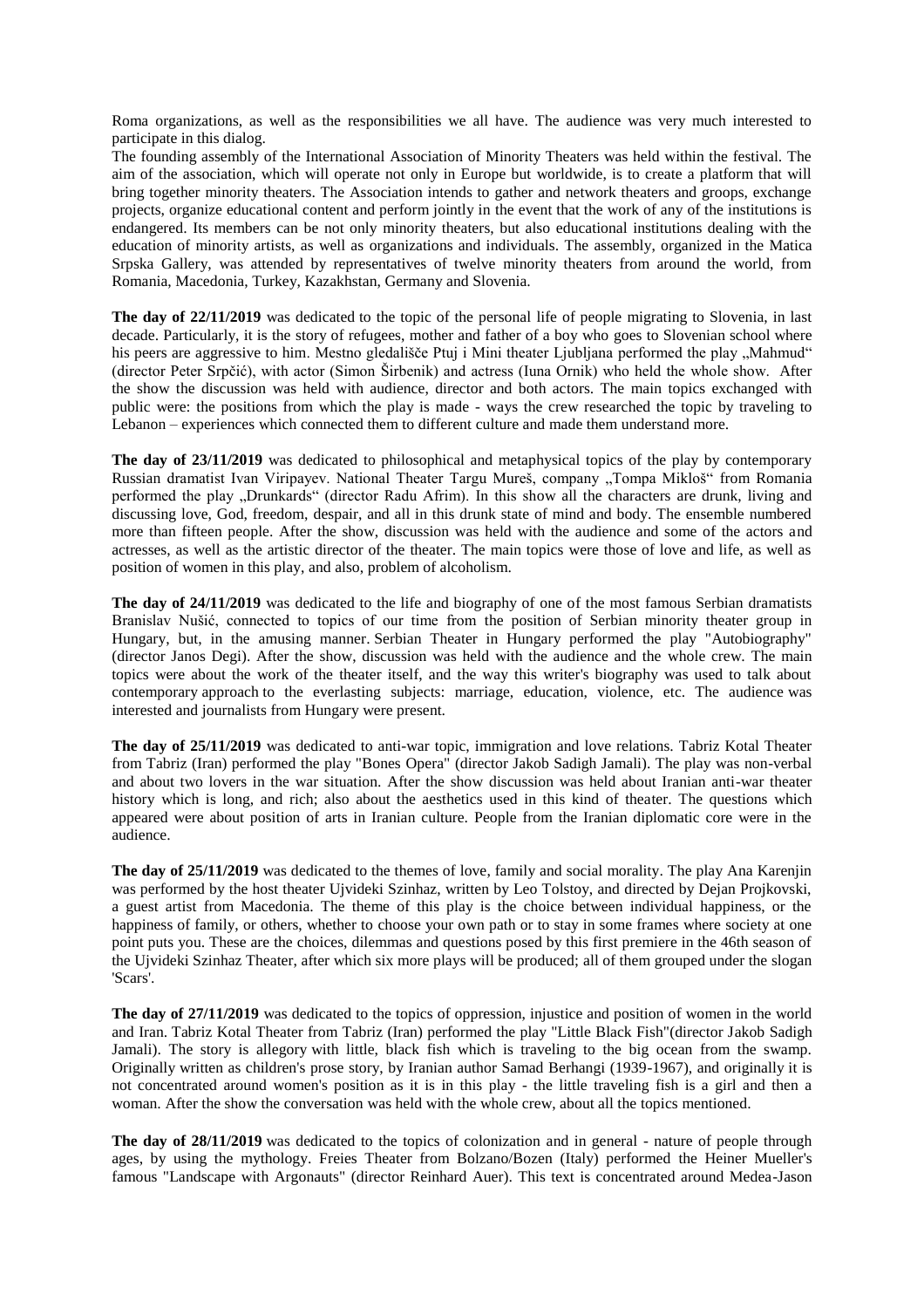topic as a narrative base, but, it is much more. The play is made through text collage from the works of important German writers. Freies Theater is working in German language. After the show public conversation was held about the everlasting importance of Mueller's play, and the Freies Theater leaning on the position of of women as the most important subject in the play. The audience was dedicated to the talk – the last one during the festival which added to the atmosphere of celebration.

## Кратак опис:

**18/11/2019.** На отварању фестивала SYNERGY наступио је музички састав Кал (на ромском значи "црн"), познати ромски музички бенд из Србије, основан 1996. године. У нумерама доминира комбинација балканске ромске музике и танга, те звукова са Блиског истока, из Турске и са Јамајке. Наступали су на мађарском фестивалу Sziget, La notte di San Lorenzo у Милану, потом у Атини на 11. европском бијеналу младих стваралаца, на новосадском фестивалу EXIT, док су 2006. године били део Међународног музичког сајма WОМЕX.

Њихов деби албум је доспео на прво место листе World Music Charts Europe, а на крају године завршио је на трећој позицији. Бенд, а посебно фронтмен Драган Ристић, веома су политички и друштвено ангажовани и боре се против дискриминације над Ромима. Драган и његов брат Душан су основали летњу школу Амала, где полазници кроз радионице уче ромски језик, историју, културно наслеђе и политичке утицаје овог народа.

**19.11.2019.** Дан је био посвећен теми националних идентитета и популизма у Европи. Мултикултурално градско позориште из Берлина извело је представу "Пандорина кутија". У представи су учествовали берлински глумци и глумице, са различитим наслеђима идентитета и језика: Пољска, Русија, Немачка, Јапан. Редитељка представе је реномирана Моника Добровланска, иначе почасна гошћа Сyнергy фестивала ове године. Након представе, одржана је дискусија са позоришном трупом, о свим темама којима се представа бавила: страх од "другог", савремена важност историјских догађаја, итд. Публика је била ангажована и радознала, и око четрдесет особа је остало на дискусији.

**20.11.2019.** Главна тема је била расправа и борбе за пензије преживелих у гету - у концентрационим логорима у Другом светском рату. Мултикултурално градско позориште извело је представу "Накнада" (редитељка Моника Добровланска) са посебним фокусом на случај судије Реннеса који је подржавао преживеле и кажњен је због начина на који је то чинио. Ова представа је документарни рад, и у узведби се користе званична документа и интервјуи са преживелим, као и видео радови и песнички језик комбиновано. Након представе, одржана је дискусија са публиком и позоришном трупом, о важности лекција научених у Другом светском рату, о данашњој ситуацији са фашизмом у званичној политици и у свакодневном животу.

**21.11.2019.** Дан је био посвећен теми идентитета и, посебно, положаја Рома у Хрватској и уопште. Уметничко удружење Артерариј извело је представу "Погледај ме" (редитељ Романо Николић). Обоје, глумица и глумац су ромске националности, и нису професионални глумци. Они причају приче из стварног живота различитих људи, али и сопствене. У Хрватској су обоје награђени државном наградом за глуму - као први Роми који су добили то признање. Након представе, одржан је разговор са публиком и позоришном трупом, а теме о којима смо разговарали биле су: положај ромских заједница и рад ромских организација, као и одговорности које сви имамо. Публика је била веома заинтересована да учествује у овом дијалогу.

У оквиру фестивала одржана је оснивачка скупштина Међународне асоцијације театара мањина. Циљ асоцијације, која ће деловати не само у Европи него у целом свету, јесте да створи платформу која ће спојити мањинске театре. Асоцијација има намеру да окупља и умрежава театре и трупе, размењује пројекте, организује едукативне садржаје и заједнички наступа у случају да је рад било које од институција угрожен. Њени чланови могу бити не само театри мањина, него и образовне институције које се баве едукацијом мањинских уметника, као и поједине организације и индивидуе.

Скупштини, приређеној у свечаном салону Галерије Матице српске, присуствовали су представници дванаест театара мањина, као и позоришни посленици из разних крајева света, из Румуније, Македоније, Турске, Казахстана, Немачке и Словеније.

**22.11.2019.** Главна тема се бавила животом имиграната који су се доселили у Словенију. Посебно, то је прича о избеглицама, мајци и оцу дечака који иде у словеначку школу и преживљава притисак вршњака. Местно гледалиште Птуј и Мини театар Љубљана извели су представу "Махмуд" (редитељ Петер Српчић), у којој играју глумац (Симон Ширбеник) и глумица (Иуна Орник). Након представе, дискусија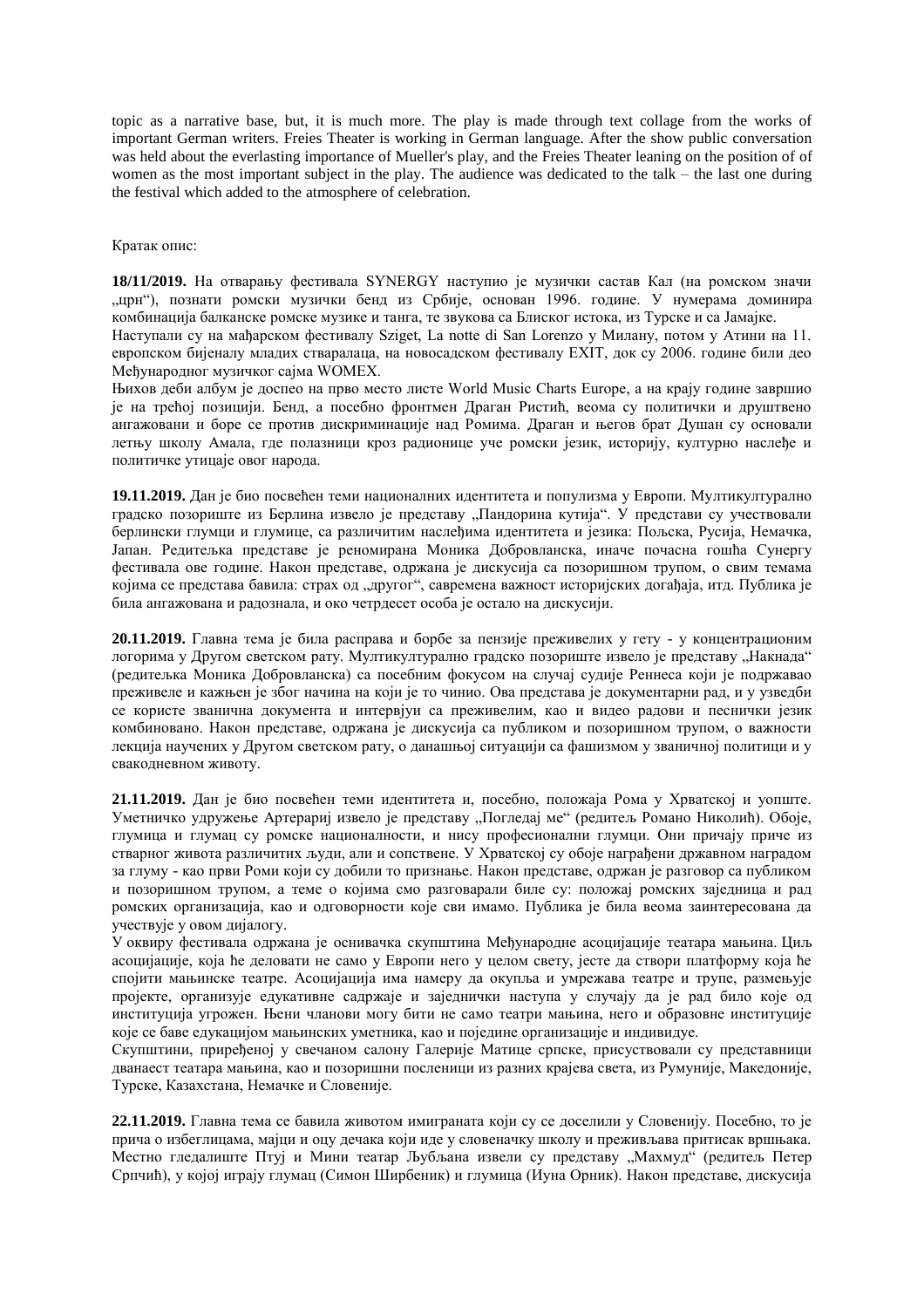је одржана са публиком, редитељем и обоје глумаца. Главне теме биле су: позиције са којих се игра представа - начини на које је трупа истраживала тему путујући у Либан - искуства која су их повезала са различитом културом и учинила да разумеју више.

**23.11.2019.** Дан је био посвећен филозофским и метафизичким темама представе савременог руског драматичара Ивана Вирипајева. Народно позориште Таргу Муреш, компанија "Томпа Миклош" из Румуније извела је представу "Пијанци" (редитељ Раду Африм). У овој представи, сви ликови су пијани, тако живе и разговарају о љубави, Богу, слободи, очају. Ансамбл је бројао више од петнаест глумаца. Након представе, одржана је дискусија са публиком и неким од глумаца и глумица, као и уметничким директором позоришта. Главне теме биле су нашире могуће, као нпр. љубав и живот, и ткђ. положај жена у овој представи, а такође и проблем алкохолизма.

**24.11.2019.** Дан је био посвећен животу и биографији једног од најпознатијих српских драматичара Бранислава Нушића. Текст представе драматизован је у складу са данас релевантним темама, и то са позиције српске мањинске позоришне групе у Мађарској, у забавном маниру. Српско позориште у Мађарској извело је представу "Аутобиографија" (редитељ Јанош Деги). Након емисије, одржана је дискусија са публиком и читавом трупом. Разговарало се о раду самог позоришта, као и о начину на који је коришћена Нушићева биографија како би говорила о савременом приступу вечним темама: браку, образовању, насиљу итд. У публици су се налазили и новинари Српских новина у Мађарској.

**25.11.2019.** Дан је био посвећен антиратној теми, имиграцији и љубавима. Позориште Табриз Котал из града Табриза (Иран) извело је представу "Кости опере" (редитељ Јакоб Садигх Џамали). Представа је била невербална, и то о двоје љубавника у ратној ситуацији. Након представе одржана је дискусија о историји иранског антиратног театра - која је дуга и богата; и такође о естетици која се користи у овој врсти позоришта. Као битна питања су се поставила и она о положају уметности у иранској култури. Представници иранске амбасаде били су у публици.

**26.11.2019.** Дан је био посвећен темaма љубави, породице и друштвеног морала. Представу Ана Карењин по тексту Лава Толстоја извело је позориште домаћин Ujvideki Szinhaz, редитељ је Дејан Пројковски гост из Македоније. Тема ове представе је избор између индивидуалне среће, или среће породице, односно других, да ли одабрати свој пут, или остати у неким оквирима где те друштво у једном тренутку постави. То су избори, дилеме и питања која поставља ова прва премијера у 46. сезони Новосадског позоришта, након које ће, бити продуцирано још шест нових представа; све оне су груписане под слоганом ,,Ожиљци".

**27.11.2019.** Дан је био посвећен темама угњетавања, неправди и положају жена у свету и Ирану. Позориште Табриз Котал из Табриза (Иран) извело је представу "Мала црна риба" (редитељ Јакоб Садигх Џамали). Прича је алегорија о малој црној риби која из мочваре путује до великог океана. Изворно написана као дечја прозна прича, иранског аутора Самада Берхангија (1939-1967), која није концентрисана око положаја жене као што је то у овој представи - мала путујућа риба је девојчица, а затим жена. Након емисије вођен је разговор са читавом екипом, о свим споменутим темама.

**28.11.2019.** Дан је био посвећен темама колонизације и уопште - људске природе кроз векове, користећи митологију. Позориште Фрајс, Болзано (Италија) извело је чувени "Пејзаж са аргонаутима" Хајнера Мулера. (редитељ Рајнхард Ауер). Овај текст концентрисан је око античке теме Медеја-Јасон као наративне основе, али је и много више од тога. Представа је рађена на основу колажа текстова, сачињених од делова драмских текстова значајних немачких писаца. Фрајс Театар ради на немачком језику. Након представе одржан је јавни разговор о савременој важности Мулера као писца. Публика је била врло заинтересована за овај последњи разговор на фестивалу.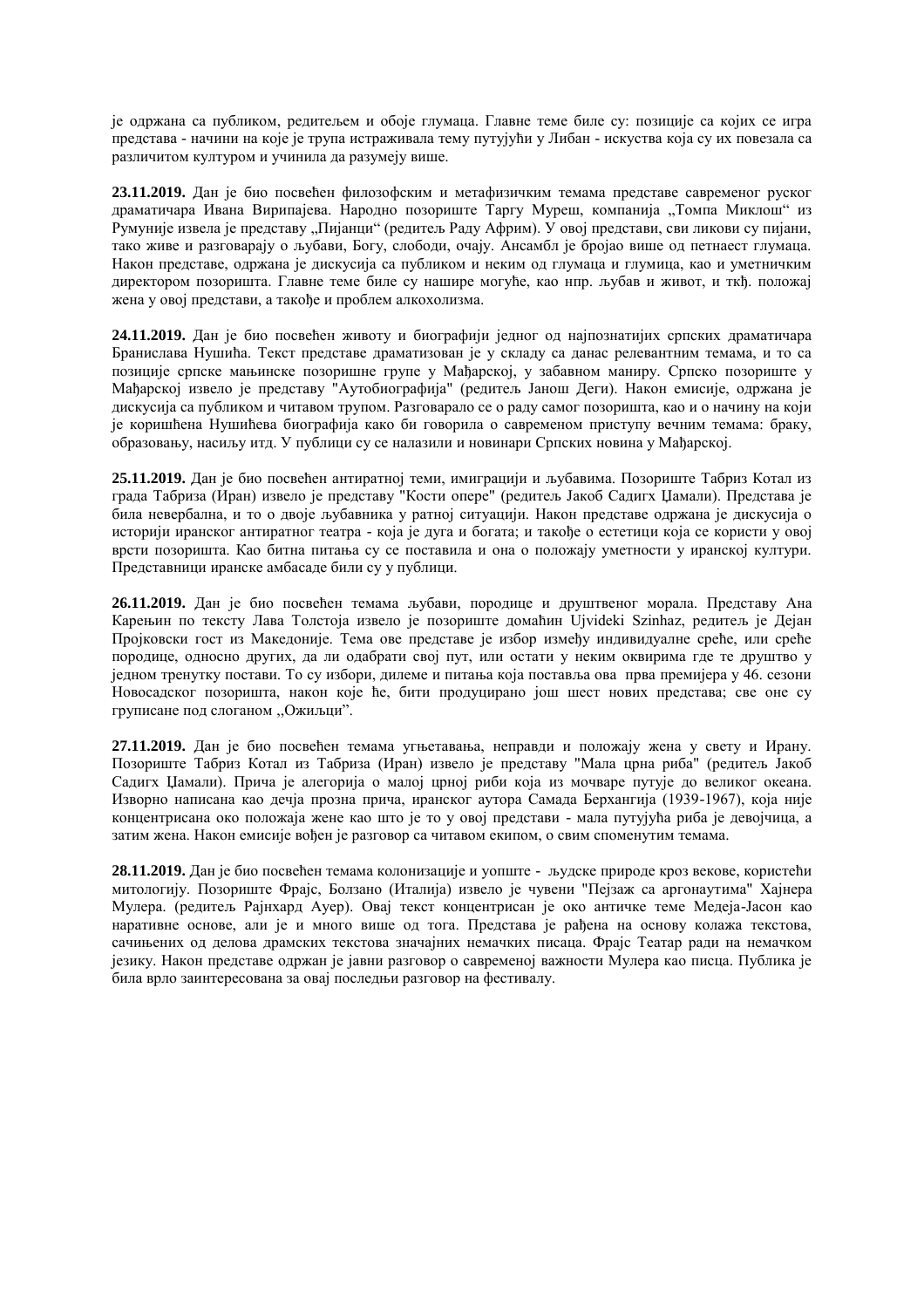